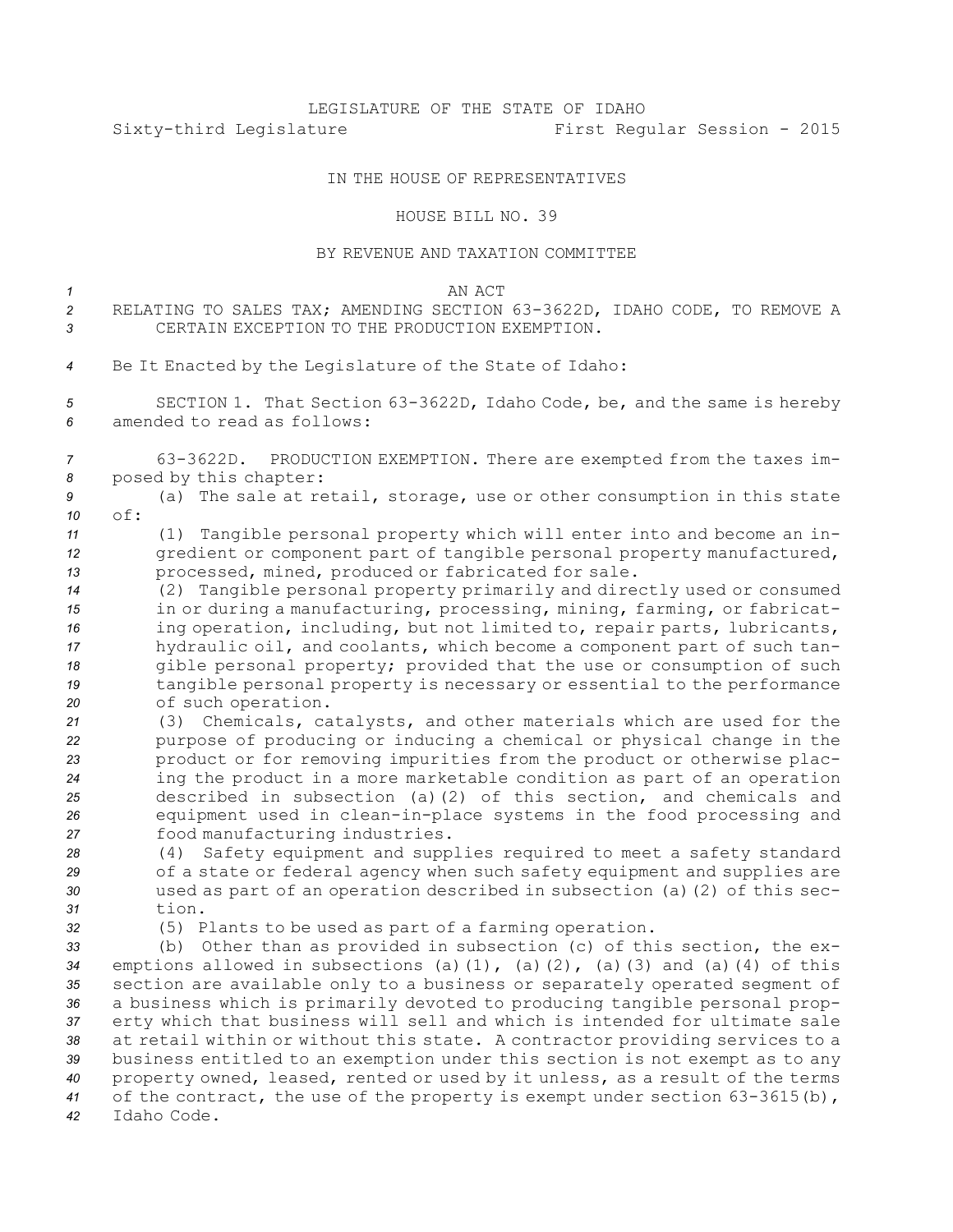(c) The exemptions allowed in subsections (a)(1), (a)(2), (a)(3) and (a)(4) of this section shall also be available to <sup>a</sup> business, or separately operated segment of <sup>a</sup> business, engaged in farming or mining, whether as <sup>a</sup> subcontractor, contractor, contractee or subcontractee, when such business or segment of <sup>a</sup> business is primarily devoted to producing tangible personal property which is intended for ultimate sale at retail within or without this state, without regard to the ownership of the product being produced.

 (d) The exemptions allowed in subsections (a)(1), (a)(2), (a)(3) and (a)(4) of this section shall also be available to <sup>a</sup> business, or separately operated segment of <sup>a</sup> business, engaged in the business of processing mate- rials, substances or commodities for use as fuel for the production of en-12 ergy, whether as a subcontractor, contractor, contractee or subcontractee, without regard to the ownership of the materials, substances or commodities being processed and irrespective of whether the materials, substances or commodities being processed are intended for ultimate sale at retail within or without this state.

 (e) As used in this section, the term "directly used or consumed in or during" <sup>a</sup> farming operation means the performance of <sup>a</sup> function reasonably necessary to the operation of the total farming business, including, the planting, growing, harvesting and initial storage of crops and other agri- cultural products and movement of crops and produce from the place of harvest to the place of initial storage. It includes disinfectants used in the dairy industry to clean cow udders or to clean pipes, vats or other milking equip-*24* ment.

 (f) The exemptions allowed in this section do not include machinery, equipment, materials and supplies used in <sup>a</sup> manner that is incidental to the manufacturing, processing, mining, farming or fabricating operations such as maintenance and janitorial equipment and supplies.

*<sup>29</sup>* (g) Without regard to the use of such property, this section does not *30* exempt:

*<sup>31</sup>* (1) Hand tools with <sup>a</sup> unit purchase price not in excess of one hundred *<sup>32</sup>* dollars (\$100). <sup>A</sup> hand tool is an instrument used or worked by hand.

33 (2) Tangible personal property used in any activities other than the actual manufacturing, processing, mining, farming or fabricating op- erations such as office equipment and supplies, and equipment and sup-plies used in selling or distributing activities.

*<sup>37</sup>* (32) Property used in transportation activities.

 (43) Machinery, equipment, tools or other property used to make re- pairs. This subsection does not include repair parts that become <sup>a</sup> component part of tangible property exempt from tax under this section or lubricants, hydraulic oil, or coolants used in the operation of tan-gible personal property exempt under this section.

*<sup>43</sup>* (54) Machinery, equipment, tools or other property used to manufac-*<sup>44</sup>* ture, fabricate, assemble or install tangible personal property which *45* is:

*<sup>46</sup>* (i) Not held for resale in the regular course of business; and *<sup>47</sup>* (ii) Owned by the manufacturer, processor, miner, farmer or fabri-*48* cator;